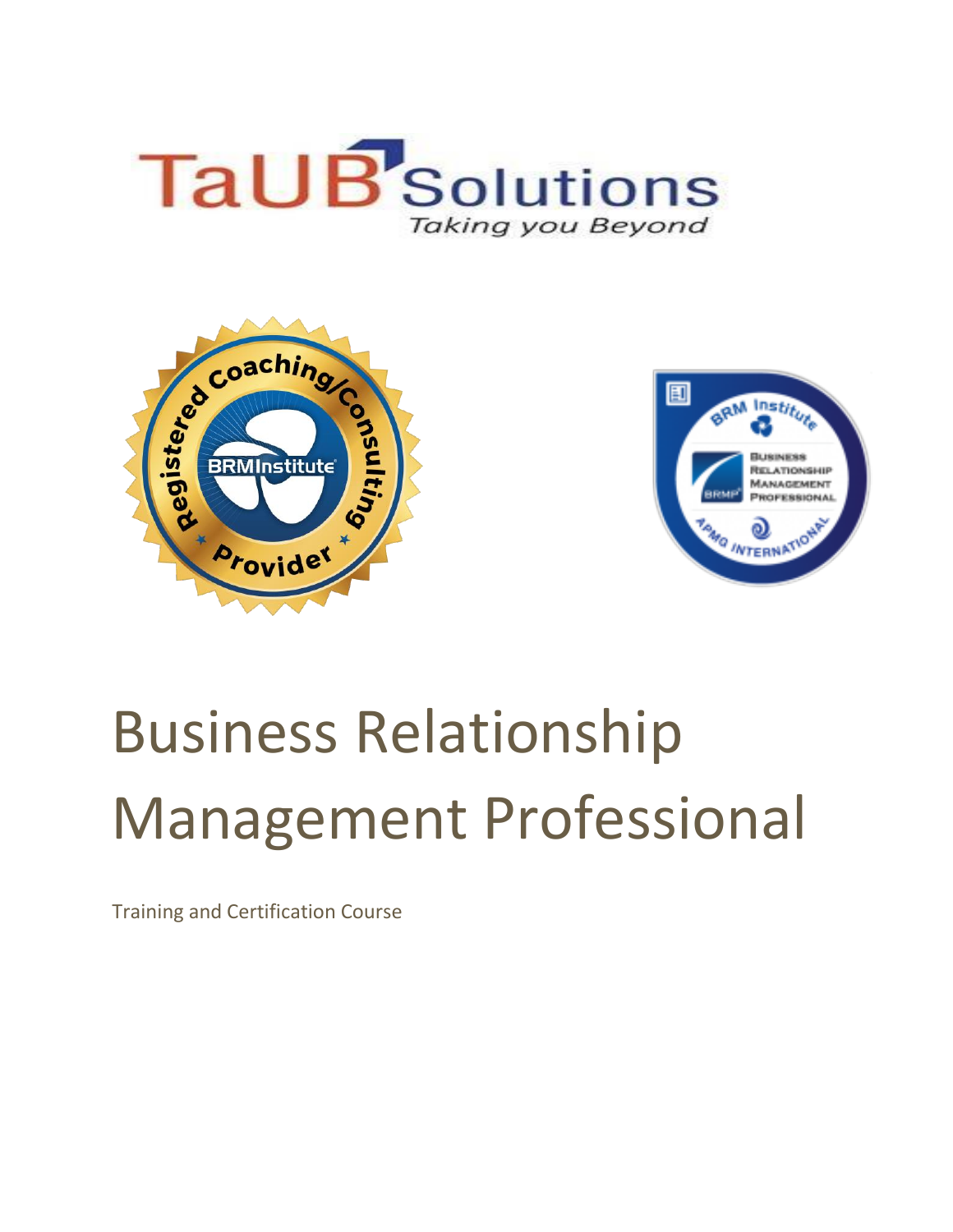## Overview

The BRM Role is a crucial link between a service provider and the business acting as a connector, orchestrator, and navigator between the service provider and one or more business units.

Business Relationship Management Professional (BRMP®) training is a world-class professional development program designed to provide a solid foundation-level knowledge of Business Relationship Management. The BRMP® exam is designed to test an individual's learning through rigorous examination providing a leading verifiable benchmark of BRM professional acumen and achievement.

Business Relationship Management (BRM) embodies a set of competencies (knowledge, skills, and behaviours) to foster an effective business value-producing relationship between a service provider and its business partners. These competencies can be leveraged through organizational roles (e.g., in an IT organization, the CIO typically has a role of BRM for the enterprise), a discipline (e.g., all business partner facing service provider roles should be skilled in Business Relationship Management), and an organizational capability (e.g., a service provider organization should be effective in shaping and channelling demand to the highest business value opportunities).

## Goals

On successful completion, participants will be able to

- 1. Understand the characteristics of the BRM role
- 2. Perform as a strategic partner, contributing to business strategy formulation and shaping business demand for the provider's services
- 3. Understand Relationship Maturity Levels and how that affects the BRM
- 4. Use Portfolio Management disciplines and techniques to maximize business value
- 5. Navigate Business Transition Management and the conditions for successful change programs to minimize value leakage
- 6. Understanding techniques that are available to manage relationships
- 7. Understand the role of IT Service Provider and how that relates to BRM
- 8. Understand the BRM role in Service Management and alignment of services and service levels with business needs
- 9. Apply the principles of effective and persuasive communication

## Target Audience

Business Relationship Management Professional (BRMP®) training and certification program is intended for the aspiring to intermediate-level Business Relationship Managers and designed to provide a solid foundation-level knowledge of Business Relationship Management. BRMP® professional development program provides an excellent Return on Investment (ROI) and is ideally suited for project managers,

Confidential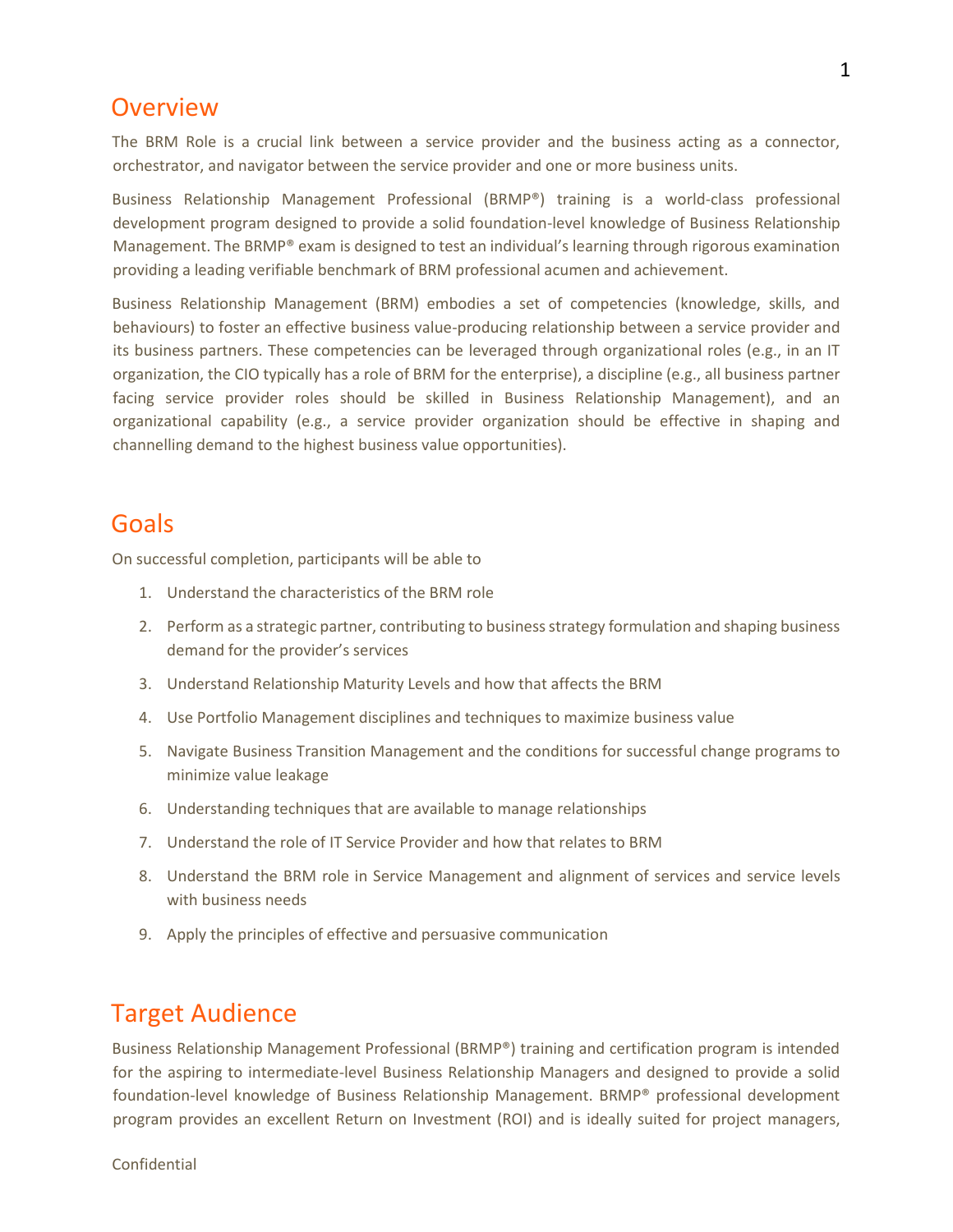business analysts, architects, external service providers; representatives of shared services organizations including IT, HR, Finance, Sales, Strategy Planning, etc.; business partners and anyone else interested in business value maximization.

# BRMP Foundation Exam

- Multiple Choice format
- 50 questions per paper
- 25 mark or more required to pass (out of 50 available) 50%
- 40 minute duration
- Closed book

# Agenda and Outline

| DAY <sub>1</sub>                                                                                                                                                                                                                                                                                                                                                                                | DAY <sub>2</sub>                                                                                                                                                                                                                                                                                                                                                                                                                               |
|-------------------------------------------------------------------------------------------------------------------------------------------------------------------------------------------------------------------------------------------------------------------------------------------------------------------------------------------------------------------------------------------------|------------------------------------------------------------------------------------------------------------------------------------------------------------------------------------------------------------------------------------------------------------------------------------------------------------------------------------------------------------------------------------------------------------------------------------------------|
| Class and course Introductions                                                                                                                                                                                                                                                                                                                                                                  | <b>Morning Review</b>                                                                                                                                                                                                                                                                                                                                                                                                                          |
| <b>Introduction to BRM Role</b><br>Terminology<br>$\bullet$<br>BRM as a role, a Discipline & an<br>$\bullet$<br>Organizational capability<br><b>BRM Metaphors</b><br>$\bullet$<br><b>BRM-related standards</b><br>$\bullet$<br><b>Organizational Capability</b><br>Definition of BRM<br><b>Capability Model</b><br>$\bullet$<br><b>BRM</b> core disciplines<br>$\bullet$<br><b>HOUSE of BRM</b> | <b>Service Provisioning</b><br><b>Business-IT Governance</b><br>$\bullet$<br>Key business-IT domains<br>$\bullet$<br><b>Business-IT Governance Illustration</b><br>$\bullet$<br>Service Management<br>$\bullet$<br>Portfolio Management<br>$\bullet$<br>Portfolios, Programs and projects<br>$\bullet$<br><b>Portfolio Classification</b><br>$\bullet$<br>Weill/Broadbent Classification scheme<br>$\bullet$<br>The Boston square<br>$\bullet$ |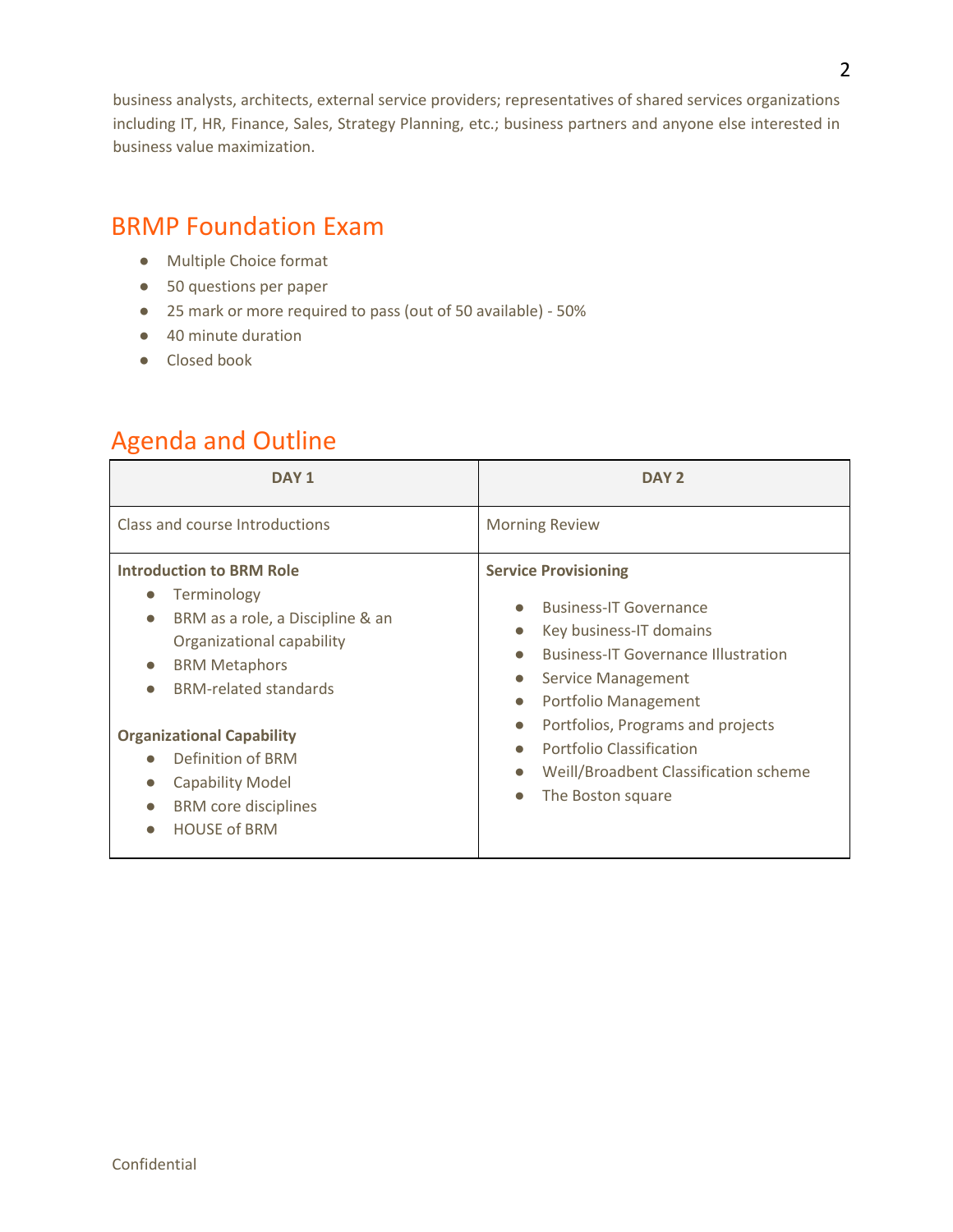| <b>Operating Model</b><br>$\bullet$<br>BRM and the service provider<br>$\bullet$<br>Business-provider maturity model<br>$\bullet$<br><b>Business Relationship Maturity model</b><br>$\bullet$<br>Business-provider alignment<br>$\bullet$<br>Business partner's Decision cycle<br>$\bullet$<br><b>Organizing BRM</b><br>Typical BRM Activities across the provider<br>capability model<br><b>Strategic versus Tactical BRM</b><br>$\bullet$<br>Common BRM reporting and organization<br>$\bullet$<br>structures<br><b>Demand Shaping</b><br>The BRM role in practice | <b>Portfolio Balancing Techniques</b><br>$\bullet$<br><b>Business Capability Roadmapping</b><br>$\bullet$<br>Linking Business Drivers with technology<br>$\bullet$<br>Value Management<br>$\bullet$<br>The value management process<br>$\bullet$<br><b>Business value leakage</b><br>$\bullet$<br><b>Business Outcomes</b><br>$\bullet$<br>Customer value hierarchy<br>$\bullet$<br>Diagnosing Relationship Quality<br>$\bullet$<br>Relationship Value Mapping Technique<br>$\bullet$<br><b>Strategic Relationship Management</b><br>$\bullet$<br>Repairing Broken Business Partner<br>$\bullet$<br>Relationships<br>Building the Relationship Strategy on a<br>$\bullet$<br>Page<br>Building a Relationship Improvement Plan |
|----------------------------------------------------------------------------------------------------------------------------------------------------------------------------------------------------------------------------------------------------------------------------------------------------------------------------------------------------------------------------------------------------------------------------------------------------------------------------------------------------------------------------------------------------------------------|-------------------------------------------------------------------------------------------------------------------------------------------------------------------------------------------------------------------------------------------------------------------------------------------------------------------------------------------------------------------------------------------------------------------------------------------------------------------------------------------------------------------------------------------------------------------------------------------------------------------------------------------------------------------------------------------------------------------------------|
|                                                                                                                                                                                                                                                                                                                                                                                                                                                                                                                                                                      |                                                                                                                                                                                                                                                                                                                                                                                                                                                                                                                                                                                                                                                                                                                               |

**DAY 3** 

## **Competencies**

- Business Transition Management
- Myths and the realities of Business Transition Management (BTM)
- Business Transition Management Capability Model
- The Art of Body language
- The Art of Emotional Intelligence
- The Art of Listening
- The Art of Rhetoric and Persuasion
- Influencing and Persuading
- Expressing a Unique Value Proposition

## **Exam Preparation**

- Sample Questions for every Module
- Full-fledged Mock Paper and Review
- Tips and Tricks
- Actual Exam